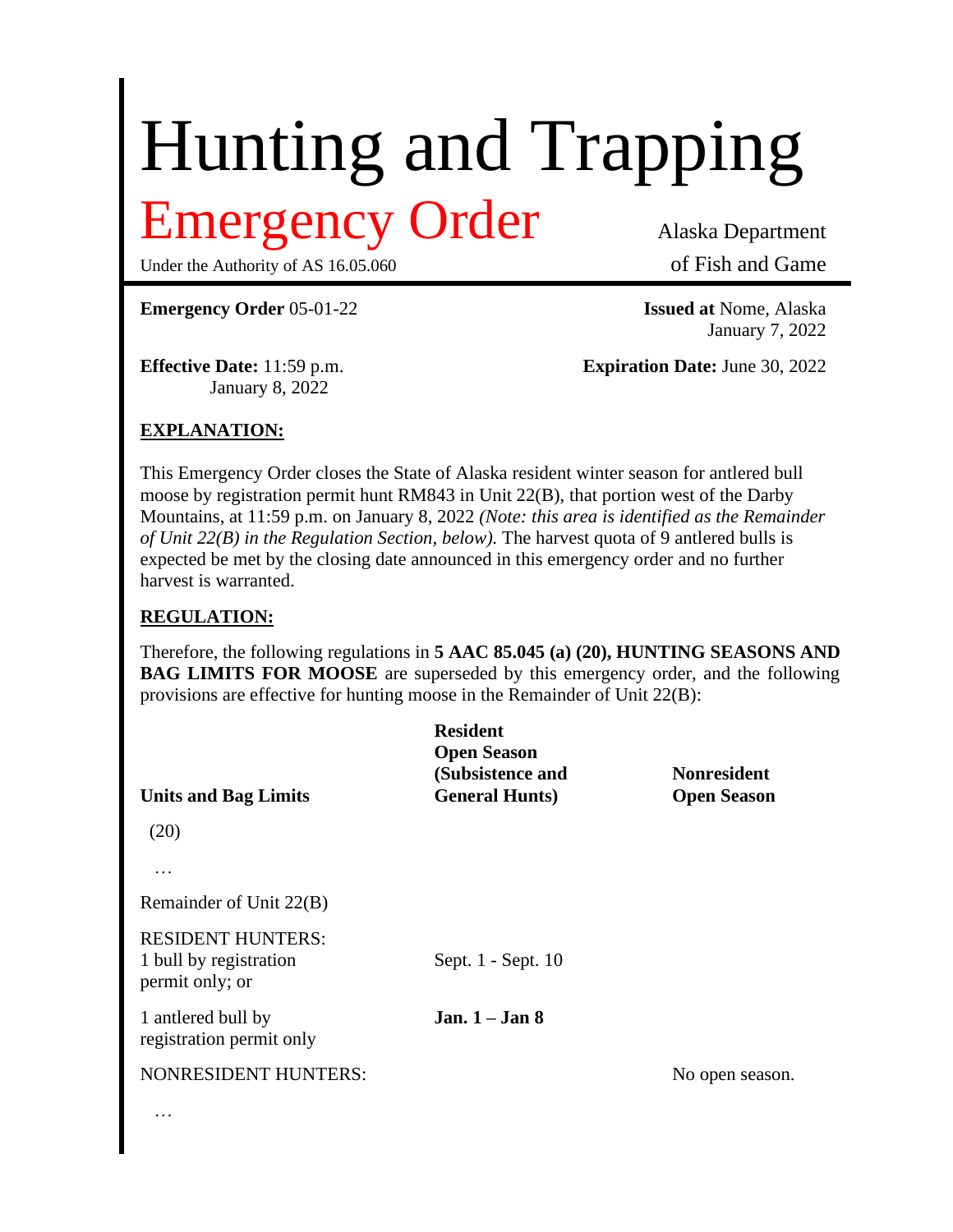All other moose hunting regulations in Unit 22 remain unchanged by this emergency order.

Doug Vincent-Lang Commissioner

By delegation to:

Bill Dunker Area Biologist

### **JUSTIFICATION:**

The moose population in Unit 22(B) West has remained stable at a low density with recruitment rates at or below 10% between 1999 and 2013. A survey completed in the spring of 2016 resulted in an abundance estimate of 728 observable moose (609-847 at 90% C.I.), and a recruitment rate of 14%. The Alaska Board of Game established a moose registration permit hunt in Unit 22(B) West which is administered with a quota to prevent overharvest. The department set an annual harvest quota of 34 bulls for regulatory year 2021-2022 based on the results of the 2016 spring abundance survey. The fall season closed Sept. 10, 2021 with a reported harvest of 25 bull moose. The winter season, RM843, opened January 1, 2022 with a harvest quota of 9 antlered bulls. The harvest is expected to be met by the closing date announced in this emergency order and no further harvest is warranted.

#### **DISTRIBUTION:**

This Emergency Order is distributed to the recipients listed below. Copies are available from the Department of Fish and Game office in Nome.

- 1. Lieutenant Governor
- 2. Assistant Attorney General (Board of Game Liaison, Anchorage)
- 3. Commissioner, Department of Fish and Game
- 4. Division of Wildlife Conservation

**Director** Deputy Director Assistant Directors Regional Supervisors Regulation Coordination Team Area Offices Statewide Information Management Section, Anchorage, Douglas, Juneau Public Communication/Information, Anchorage, Fairbanks Federal Subsistence Liaison 5. Division of Boards

Boards Support Section, Executive Director Field Offices: Dillingham, Kotzebue Fish and Game Advisory Committees, Chair Unit 22 AC, Northern Norton Sound Unit 22 AC, Southern Norton Sound

6. Division of Subsistence Assistant Director Program Director, Fairbanks